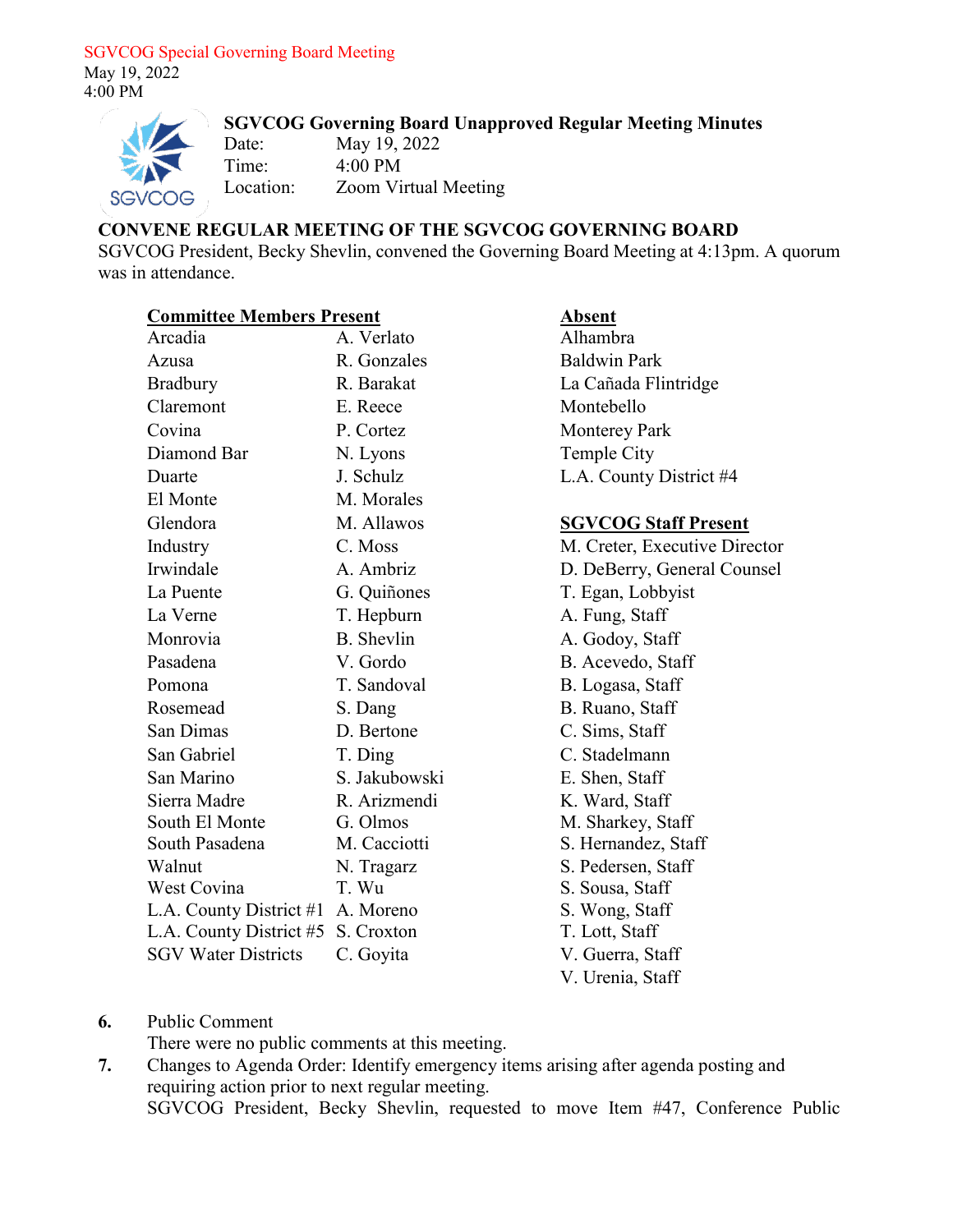### SGVCOG Special Governing Board Meeting

May 19, 2022 4:00 PM

> Employee Performance Evaluation Pursuant to Government Code Section 54957.6, to follow Item #27, California Drought Update: Tom Love, General Manager, Upper San Gabriel Valley Municipal Water District.

## **CONSENT CALENDAR**

- **8.** Governing Board Meeting Minutes *Action: Adopt Governing Board minutes.*
- **9.** Monthly Cash Disbursements/Balances/Transfers *Action: Approve Monthly Cash Disbursements/Balances/Transfers.*
- **10.** Committee/TAC/Governing Board Attendance *Recommended Action: Receive and file.*
- **11.** Thirteenth Amended and Restated Bylaws *Action: Adopt Resolution 22-25 adopting the Thirteenth Amended and Restated Bylaws.*
- **12.** SGVOCG FY 2022-2023 Budget *Action: Adopt Resolution 22-26 approving the SGVCOG FY 2022-2023 budget.*
- **13.** SGVCOG Committee and Partner Agency Appointments *Action: Adopt Resolution 22-27 to appoint members to standing SGVCOG Policy Committees, Technical Advisory Committees, and other partner agency appointments.*
- **14.** FY 2022-2023 SGVCOG Board Officer Appointments *Action: Appoint the following SGVCOG Officers for FY 2022-2023 (effective July 1, 2022):*
	- *President: Becky Shevlin*
	- *1st Vice President: Tim Hepburn*
	- *2nd Vice President: Ed Reece*
	- *3rd Vice President: April Verlato*
- **15.** Office Lease

*Action: Delegate authority to the Executive Director to execute a new office lease.*

- **16.** Updated SGVCOG Investment Policy *Action: Adopt Resolution 22-28 to update the SGVCOG investment policy.*
- **17.** SB 54 (Allen): Support *Action: Adopt Resolution 22-29 supporting SB 54 (Allen).*
- **18.** Regional Wildlife Management Framework *Action: Adopt Resolution 22-30 adopting the San Gabriel Valley Regional Wildlife Management Framework.*
- **19.** San Gabriel Valley Transit Feasibility Study Amendment Authorizations *Actions:*
	- *1) Authorize the Executive Director to execute an agreement or an amendment with the Los Angeles County Metropolitan Transportation Authority to receive an amount not-toexceed \$1,800,000.00 in FY 2022-2023 for the implementation and completion of the San Gabriel Valley Transit Feasibility Study.*
	- *2) Authorize the Executive Director to execute an agreement or an amendment with Kimley-Horn in the amount not-to-exceed \$1,344,944.63 to provide technical professional services for the San Gabriel Valley Transit Feasibility Study in FY 2022-2023.*
	- *3) Authorize the Executive Director to execute an agreement or an amendment with Hill International in the amount not-to-exceed \$299,097.00 to provide outreach professional services for the San Gabriel Valley Transit Feasibility Study in FY 2022-2023.*
- **20.** Services to Supplement Existing Homelessness Services Program Contract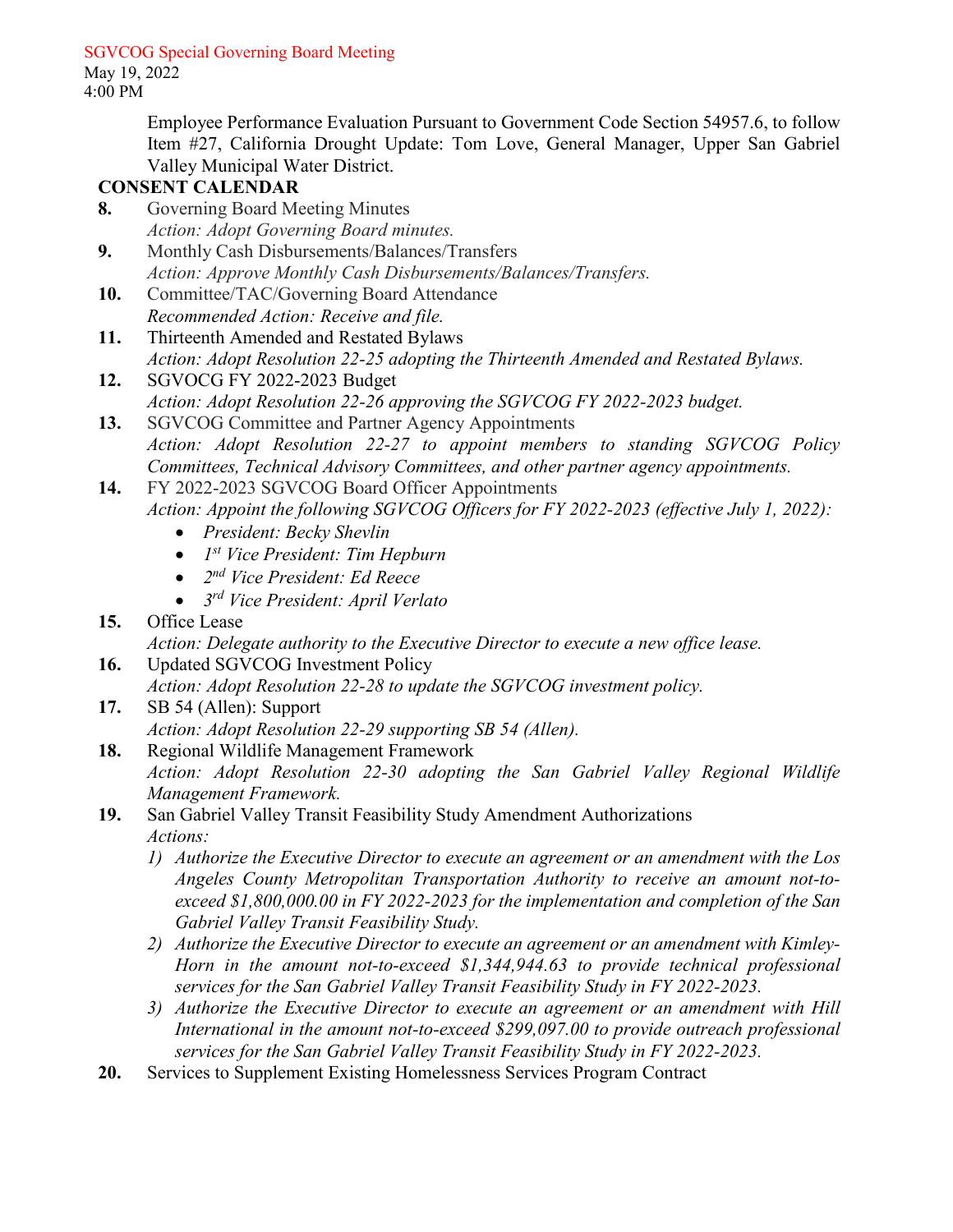*Action: Authorize the Executive Director to execute an agreement with Union Station Homeless Services for homeless services for a not-to-exceed amount of \$1,100,000 to implement the services to supplement existing homeless services program.* 

- **21.** Baldwin Park Safe Parking Program *Action: Authorize the Executive Director to execute a sole source agreement with Foothill Unity Center for a not-to-exceed amount of \$50,000 to implement the Baldwin Park Safe Parking Program.*
- **22.** San Gabriel Valley Homelessness, Mental Health, and Crisis Response Pilot Program **Contract**

*Actions:* 

- *1) Authorize the Executive Director to execute a sole source agreement with Los Angeles Centers for Alcohol and Drug Abuse (L.A. CADA) for a not-to-exceed amount of \$275,000 to implement an alternative mobile crisis response pilot program; and*
- *2) Authorize the Executive Director to amend the sole source agreement with L.A. CADA for an additional not-to-exceed amount of \$250,000 to expand the pilot program, for a total not-to-exceed amount of \$525,000.*
- **23.** Residential Zoning Law AB 2011 (Wicks) *Action: Adopt resolution 22-31 opposing AB 2011 (Wicks).*
- **24.** Community Assistance, Recovery, and Empowerment (CARE) Court Legislation *Action: Support in concept SB 1338, Community Assistance, Recovery, and Empowerment (CARE) Court Program.*
- **25.** H.R. 7116: 988 Implementation Act of 2022 *Action: Adopt Resolution 22-32 in support of H.R. 7116, the 988 Implementation Act of 2022.*
- **26.** SB 914 (Rubio): HELP ("Homelessness Equity for Left Behind Populations") Act *Action: Support SB 914 (Rubio), the HELP ("Homeless Equity for Left Behind Populations") Act and work with author to maximize the impact of the Bill.*

#### **There was a motion to approve Consent Calendar Items 8-26. (M/S: M. Allowas/N. Lyons) [Motion Passed]**

|                                                            | INIULIUII I ASSEUI                                                   |
|------------------------------------------------------------|----------------------------------------------------------------------|
| AYES:                                                      | Arcadia, Azusa, Bradbury, Claremont, Covina, Diamond Bar, Duarte, El |
|                                                            | Monte, Glendora, Industry, Irwindale, La Puente, La Verne, Monrovia, |
|                                                            | Pasadena, Pomona, Rosemead, South Pasadena, San Dimas, San Gabriel,  |
|                                                            | San Marino, Sierra Madre, South El Monte, South Pasadena, Walnut,    |
|                                                            | West Covina, L.A. County District #1*, L.A. County District #5*, SGV |
|                                                            | <b>Water Districts</b>                                               |
| <b>NOES:</b>                                               |                                                                      |
| <b>ABSTAIN:</b>                                            |                                                                      |
| <b>NO VOTE</b>                                             |                                                                      |
| <b>RECORDED:</b>                                           |                                                                      |
| <b>ABSENT:</b>                                             | Alhambra, Baldwin Park, La Cañada Flintridge, Montebello, Monterey   |
|                                                            | Park, Temple City, L.A. County District #4                           |
| *I A County District #1 abstained from Items #17 23 and 24 |                                                                      |

*\*L.A. County District #1 abstained from Items #17, 23, and 24.* 

*\*\*L.A. County District #5 abstained from Item #23.* 

# **PRESENTATION**

**27.** California Drought Update: Tom Love, General Manager, Upper San Gabriel Valley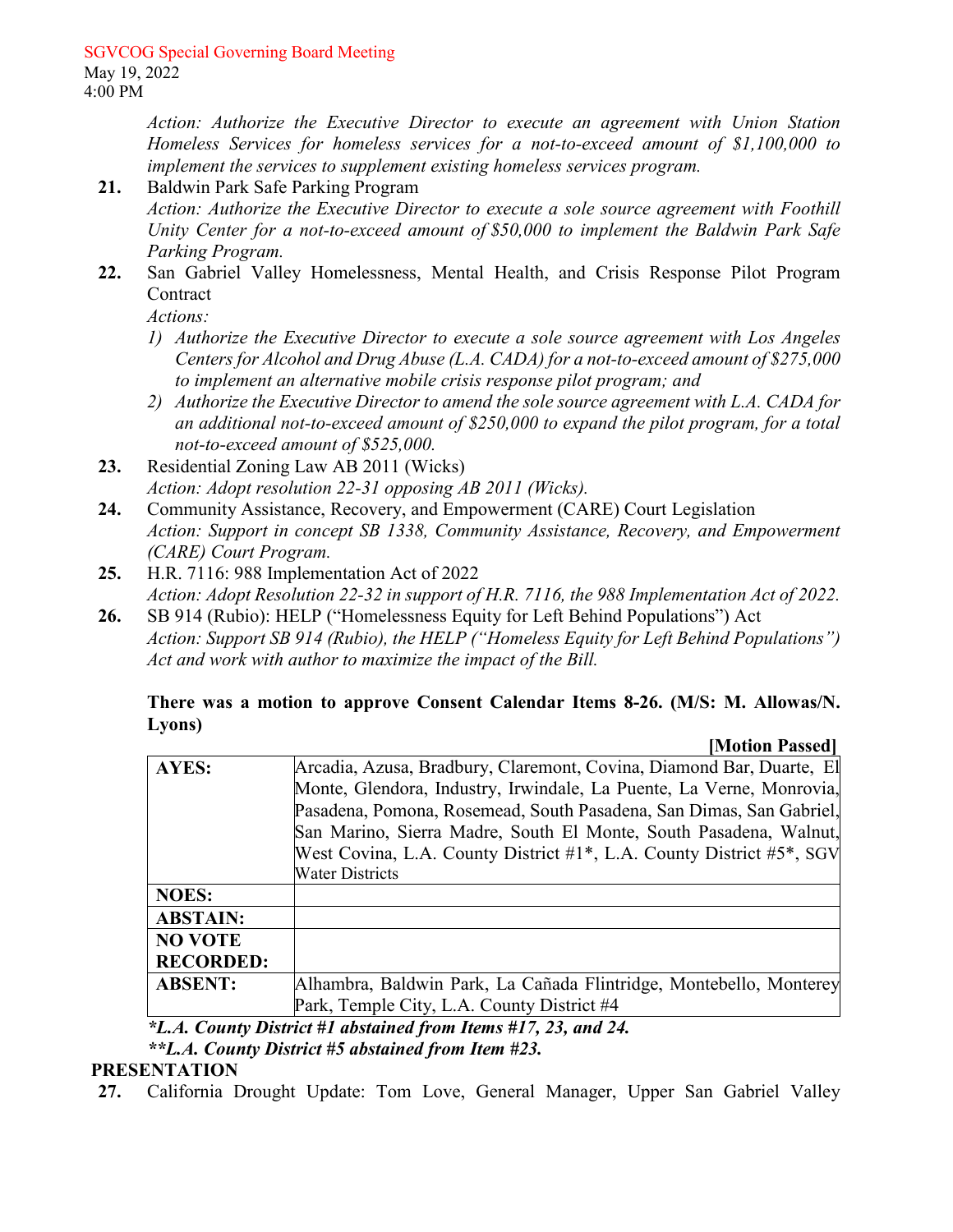SGVCOG Special Governing Board Meeting

May 19, 2022 4:00 PM

Municipal Water District

Upper San Gabriel Valley Municipal Water District General Manager, Tom Love, and Three Valleys Municipal Water District General Manager/Chief Engineer, Matthew Litchfield, provided a presentation.

# **UPDATE ITEMS**

- **28.** President's Report SGVCOG President, Becky Shevlin, provided updates.
- **29.** Executive Director's Report SGVCOG Executive Director, Marisa Creter, provided updates.
- **30.** General Counsel's Report SGVCOG General Counsel, David DeBerry, provided updates.

# **COMMITTEE/BOARD REPORTS**

*No verbal updates provided unless specifically noted.* 

- **31.** Capital Projects and Construction Committee
- **32.** Energy, Environment, and Natural Resources Committee Energy, Environment, and Natural Resources Committee Chair, Denis Bertone, provided updates.
- **33.** Homelessness Committee
- **34.** San Gabriel Valley Regional Housing Trust Board
- **35.** Transportation Committee
- **36.** Water Committee

# **LIAISON REPORTS**

*No verbal updates provided unless specifically noted.* 

- **37.** Foothill Transit
- **38.** Gold Line Foothill Extension Construction Authority
- **39.** League of California Cities
- **40.** Los Angeles County Metropolitan Transportation Authority
- **41.** San Gabriel and Lower Los Angeles Rivers and Mountains Conservancy San Gabriel and Lower Los Angeles Rivers and Mountains Conservancy Board of Directors member, Denis Bertone, provided updates.
- **42.** San Gabriel Valley Economic Partnership
- **43.** San Gabriel Valley Mosquito & Vector Control District
- **44.** South Coast Air Quality Management District
- **45.** Southern California Association of Governments

# **ANNOUNCEMENTS**

- **46.** Next Regular Governing Board Meeting June 16, 2022
	- SGVCOG President, Becky Shevlin, announced that the upcoming regular Governing board meeting is scheduled for June 16, 2022.

# **GOVERNING BOARD MEMBER COMMENTS**

City of Pasadena Mayor, Victor Gordo, announced that he will distribute the City of Pasadena's ordinance and associated memo regarding SB 9.

# **CLOSED SESSION**

**47.** Conference Public Employee Performance Evaluation Pursuant to Government Code Section 54957.6

SGVCOG President Becky Shevlin, announced that there would be a Special Governing Board meeting to hold an additional closed session.